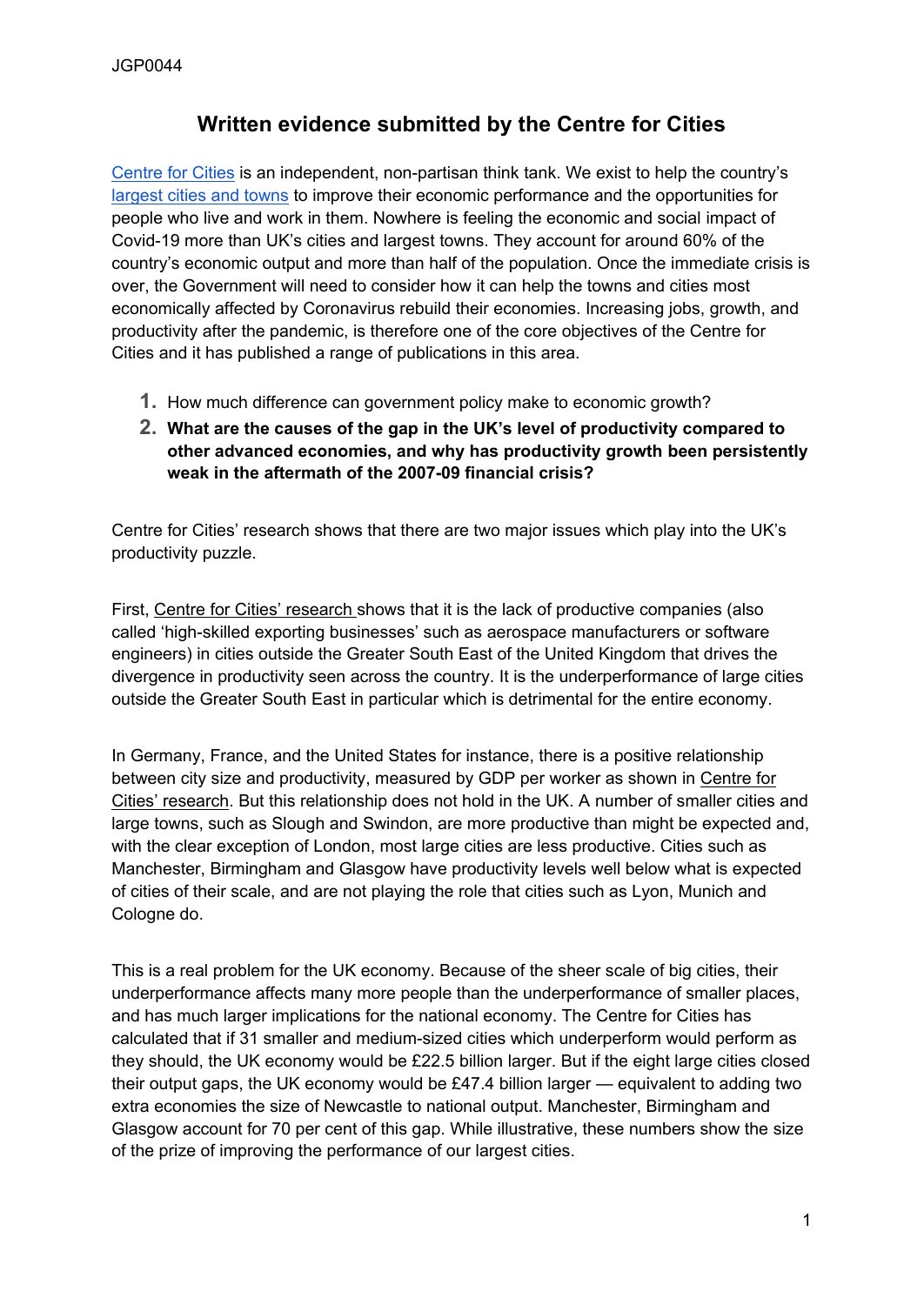The point of this is not to argue against investment in smaller places — there are many good reasons to do so. But it shows that focusing on smaller places alone, and ignoring the continued underperformance of large cities, will not deal with the country's productivity puzzle. And, as the previous [Centre](https://www.centreforcities.org/wp-content/uploads/2018/09/18-10-04-Talk-of-the-Town.pdf) [for](https://www.centreforcities.org/wp-content/uploads/2018/09/18-10-04-Talk-of-the-Town.pdf) [Cities'](https://www.centreforcities.org/wp-content/uploads/2018/09/18-10-04-Talk-of-the-Town.pdf) [work](https://www.centreforcities.org/wp-content/uploads/2018/09/18-10-04-Talk-of-the-Town.pdf) [shows,](https://www.centreforcities.org/wp-content/uploads/2018/09/18-10-04-Talk-of-the-Town.pdf) the relationship between cities and towns means that it is not likely to deal with the issues that smaller places face either. Successful cities 'pull up' the performance of towns around them.

The second issue which plays into the UK's productivity issue we experience now is that exporting businesses which have the potential to be very productive, as explained above, saw [extremely](https://www.centreforcities.org/wp-content/uploads/2021/03/Building-Back-Better-How-to-recover-from-Covid-19.pdf) [disappointing](https://www.centreforcities.org/wp-content/uploads/2021/03/Building-Back-Better-How-to-recover-from-Covid-19.pdf) [productivity](https://www.centreforcities.org/wp-content/uploads/2021/03/Building-Back-Better-How-to-recover-from-Covid-19.pdf) [growth](https://www.centreforcities.org/wp-content/uploads/2021/03/Building-Back-Better-How-to-recover-from-Covid-19.pdf) [after](https://www.centreforcities.org/wp-content/uploads/2021/03/Building-Back-Better-How-to-recover-from-Covid-19.pdf) [the](https://www.centreforcities.org/wp-content/uploads/2021/03/Building-Back-Better-How-to-recover-from-Covid-19.pdf) [financial](https://www.centreforcities.org/wp-content/uploads/2021/03/Building-Back-Better-How-to-recover-from-Covid-19.pdf) [crisis.](https://www.centreforcities.org/wp-content/uploads/2021/03/Building-Back-Better-How-to-recover-from-Covid-19.pdf) While exporting industries should be well ahead of local services businesses (such as retail and hospitality), in reality they trailed them. National data shows IT and communications, financial services and manufacturing – all exporting sectors – saw the greatest productivity growth in the decade before the financial crisis. Afterwards, IT grew at around a quarter of its previous rate. Manufacturing barely changed and financial services productivity fell.

This meant that many places in Great Britain saw productivity fall. In fact, it declined in 33 cities and large towns between 2013 and 2019. Most notable is the poor productivity growth of places that enjoyed high levels at the start of the period, such as London, Slough and Aberdeen. Research by the Bank of England has shown that the underperformance of high productivity firms caused the slowdown – those that were at the productivity frontier, that traditionally drove improvements, saw disappointing growth. From a geography perspective, this suggests it was Britain's high productivity cities, likely to be home to such businesses, that were to blame for the national economy's productivity decline after the financial crisis.

## **3. How successful has the Government's pandemic response been in protecting jobs to date, and how can it help reduce and mitigate the economic scarring effects of the pandemic going forward?**

Data on claimant counts and the Job Retention Scheme (JRS) for the UK's cities and largest towns suggest that the Government's response to the pandemic has overall been successful. JRS claims were the highest in areas that also saw the strongest increase in claimant counts. That indicates that the JRS prevented unemployment from being even higher in these strongly affected places.

[Evidence](https://whatworksgrowth.org/public/files/Policy_Reviews/COVID_19_Local_responses_to_Youth_Scarring.pdf) [gathered](https://whatworksgrowth.org/public/files/Policy_Reviews/COVID_19_Local_responses_to_Youth_Scarring.pdf) [by](https://whatworksgrowth.org/public/files/Policy_Reviews/COVID_19_Local_responses_to_Youth_Scarring.pdf) [the](https://whatworksgrowth.org/public/files/Policy_Reviews/COVID_19_Local_responses_to_Youth_Scarring.pdf) [What](https://whatworksgrowth.org/public/files/Policy_Reviews/COVID_19_Local_responses_to_Youth_Scarring.pdf) [Works](https://whatworksgrowth.org/public/files/Policy_Reviews/COVID_19_Local_responses_to_Youth_Scarring.pdf) [Centre](https://whatworksgrowth.org/public/files/Policy_Reviews/COVID_19_Local_responses_to_Youth_Scarring.pdf) [for](https://whatworksgrowth.org/public/files/Policy_Reviews/COVID_19_Local_responses_to_Youth_Scarring.pdf) [Economic](https://whatworksgrowth.org/public/files/Policy_Reviews/COVID_19_Local_responses_to_Youth_Scarring.pdf) Growth have shown that it is particularly subsidised employment which helps to reduce economic scarring effects for younger people after economic crises. Policies like the Kickstart scheme are therefore further positive responses of the Government to help young people to get back to work.

Despite the success of the schemes launched so far, all cities have still a higher claimant count rate than prior to the crisis. The pandemic has also led to an unprecedented rise in the number of people claiming unemployment-related benefits in some otherwise economically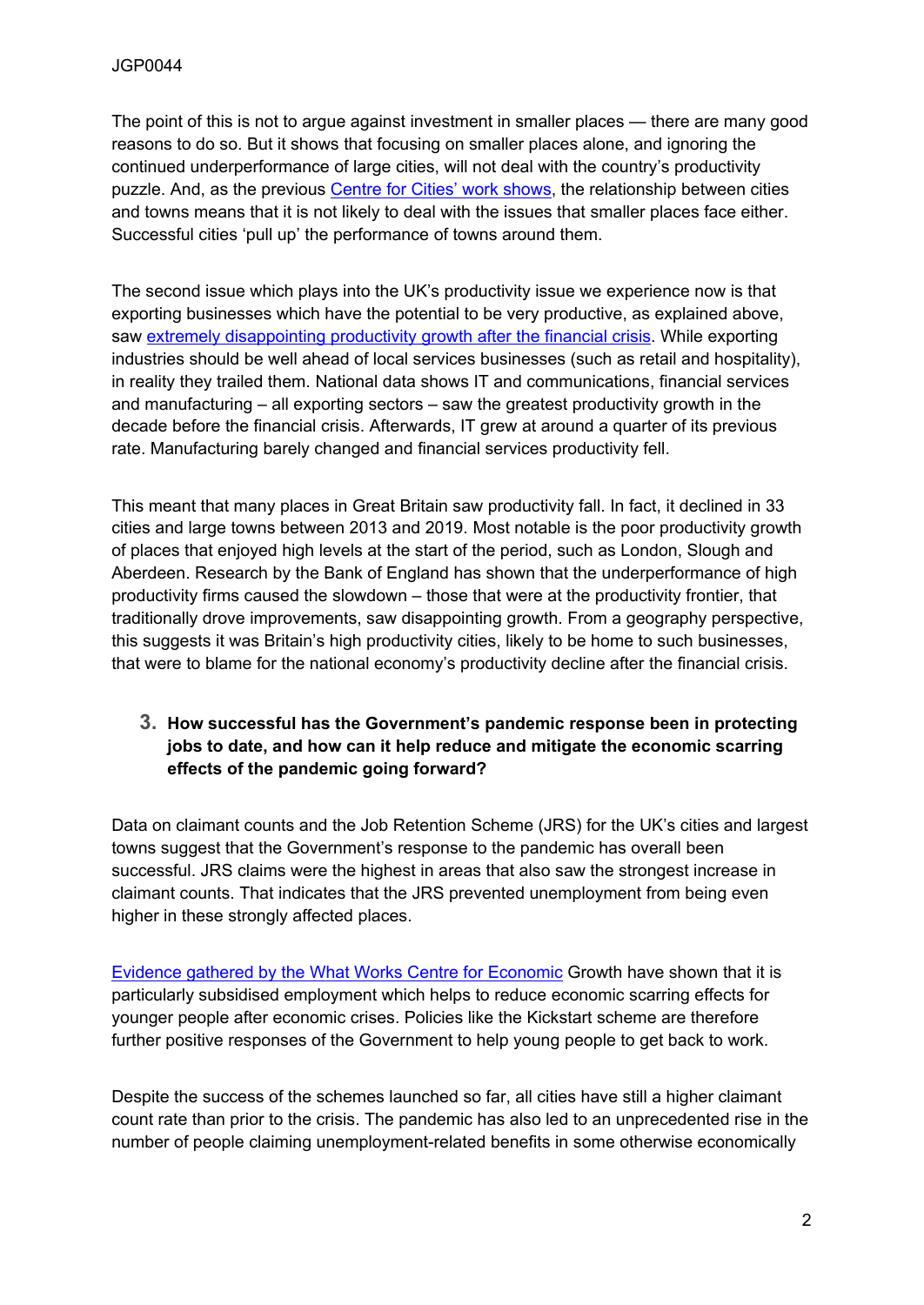successful cities and large towns: London and the Greater South East of England appear to be among the areas hardest hit.

Despite the vaccine success and the opening of the high streets, many city centres particularly of large cities - have not fully recovered with [their](https://www.centreforcities.org/blog/how-are-city-centres-recovering-from-the-long-winter-lockdown/) [footfall](https://www.centreforcities.org/blog/how-are-city-centres-recovering-from-the-long-winter-lockdown/) [and](https://www.centreforcities.org/blog/how-are-city-centres-recovering-from-the-long-winter-lockdown/) [spending](https://www.centreforcities.org/blog/how-are-city-centres-recovering-from-the-long-winter-lockdown/) levels. A full recovery is unlikely to happen until more people go back to the office, given how reliant the retail and hospitality sectors in the centre are on workers spending their money on lunchtime sandwiches or evening drinks.

To mitigate the economic scarring effects of the pandemic going forward, the Government should support immediate job creation by restoring the demand for services which were particularly affected during the crisis. Bringing these workers back to centres once it is safe to do so will therefore be one key element of a recovery strategy - particularly for big cities. In the style of the 'London is open' campaign, which was introduced after the Brexit referendum, local authorities of places which particularly feel the lack of office workers should bring together the city centre's largest employers to set out a plan for encouraging and supporting workers to return to their offices where appropriate.

A second set of measures to mitigate the economic scarring effects will need to address job creation in the long run. That means helping places to attract more high-skilled, well-paid jobs and high-productivity businesses. Weaker parts of the country need to become more attractive to these high-productivity businesses. The single most important change that can help them achieve this goal is investing in the skills of the people currently living in their local area, in particular those currently without any formal qualifications. To do so, the Government should boost investment in further education and set out how it will stimulate take-up among adults.

As productive businesses tend to locate in city centres, the Government should in addition support cities and large towns to improve their city centres' offer post-Covid by creating a City Centre Productivity Fund for places to access.

- **4.** Do economic statistics adequately capture growth in the modern economy, and what lessons can be learned from the pandemic about the measurement of economic activity?
- **5. What policies are effective in helping people to reskill, move between occupations and sectors and take advantage of new opportunities? How could these be best implemented in the aftermath of the pandemic, and as technological developments such as artificial intelligence change the nature of work?**

Supporting people to upskill, retrain and move between occupations and sectors is particularly challenging. This is because despite different governments having introduced multiple reforms and initiatives to help people with these transitions, there is little evidence from the UK and abroad about what works in this space. On top of that, different groups face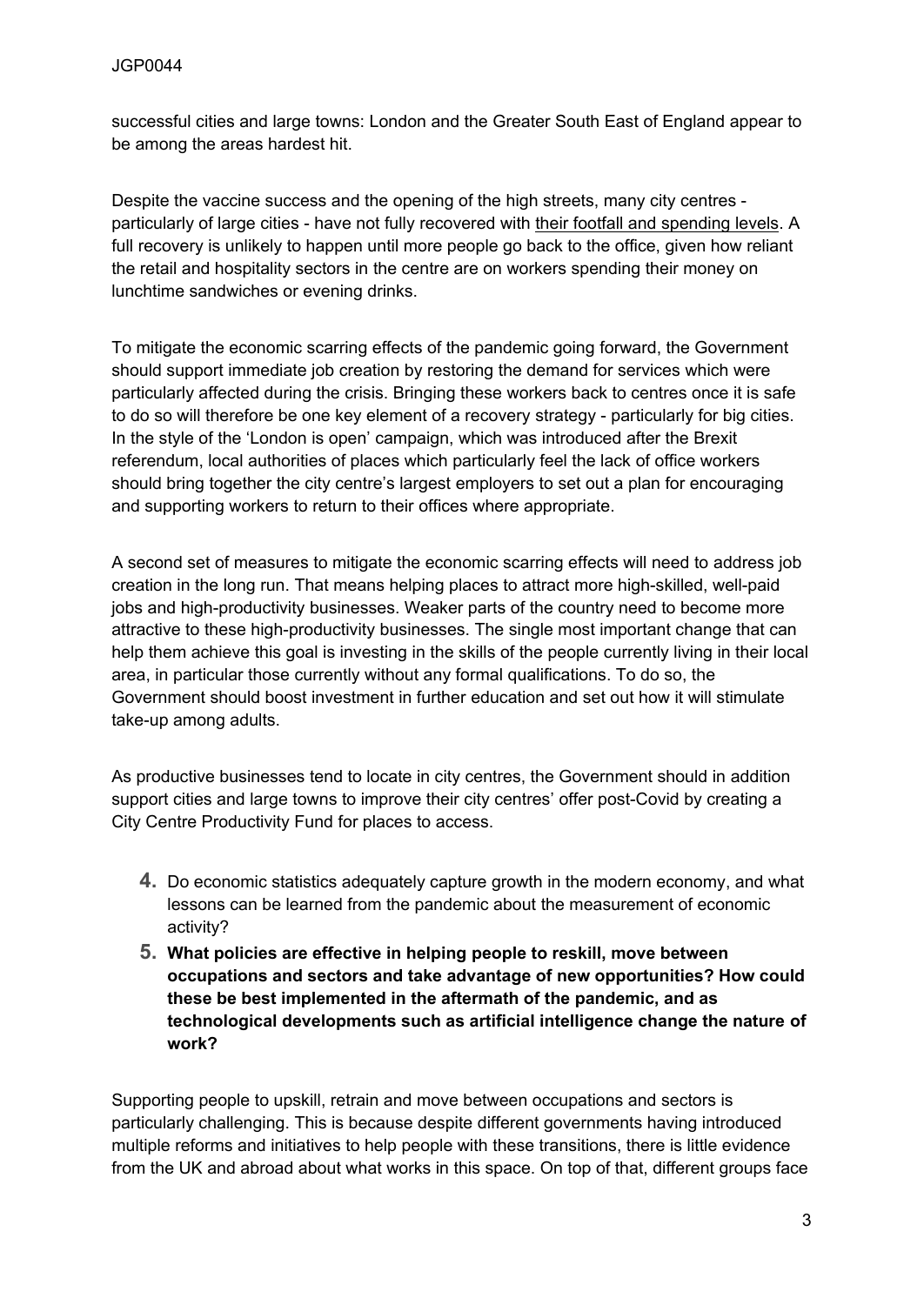very different challenges and the health of the labour market they are based in also plays an important role in determining their success. This means that a one-size-fits-all national approach to skills might not be the most effective way to support people in this space.

To change that, focus should be on five areas:

- 1. Target support to people with few or no qualifications: evidence suggests that people at the bottom end of the labour market are less likely to take-up training once they have left compulsory education and their employers are less likely to offer it to them. In addition to that, these are the people that have been hardest hit by the pandemic and are more likely to live in parts of the country with a weaker labour market.
- 2. Provide incentives and address non-financial barriers to learning: financial support, such as in the form of the Lifetime Skills Guarantee or the Lifelong Learning Entitlement Loan are crucial to improve take-up of adult education, however, on their own, they are not enough. Evidence suggests that the single biggest barrier for adults to take-up education is their lack of confidence and understanding of the importance of training, alongside logistics barriers around childcare and transport. Addressing all these barriers beyond covering the costs of the course provision might help increase participation in adult education.
- 3. Coordinate activity at the local level: in order for support to be tailored to individuals' needs, its delivery needs to be designed locally. Local authorities and combined authorities are often better place to understand the challenges in their local areas and match people with opportunities and therefore should lead on the coordination of adult provision locally by brining together education providers, employers and charities to design a programme that works for their local area.
- 4. Experiment with flexible different types of provision and build evidence of what works: given the lack of strong evidence on the most effective channels to encourage people to upskills and retraining, part of the work in this space should focus on building the body of evidence by experimenting with different provision – such as weekends versus evening, bite size modules or blended learning – to find the most effective ways to engage with different groups of learners.
- 5. Focus on creating job opportunities: while improving skills is important, people in some parts of the country live in weak labour markets where not many job opportunities are available. Hence, to help them transition to new jobs, simply improving their skills is not enough. As such Government should focus its 'levellingup' agenda to attract and create more job opportunities in cities and large towns in the North and Midlands.

## **6. Does the Government have the right mix of policies and a coherent strategy to promote long-term productivity growth and create new high-quality jobs?**

Across a number of policy areas, the Government is proposing significant improvements, including in policy regarding skills, planning and housing, R&D and diffusion of innovation, and transport. The Government also appears to understand the importance of urban labour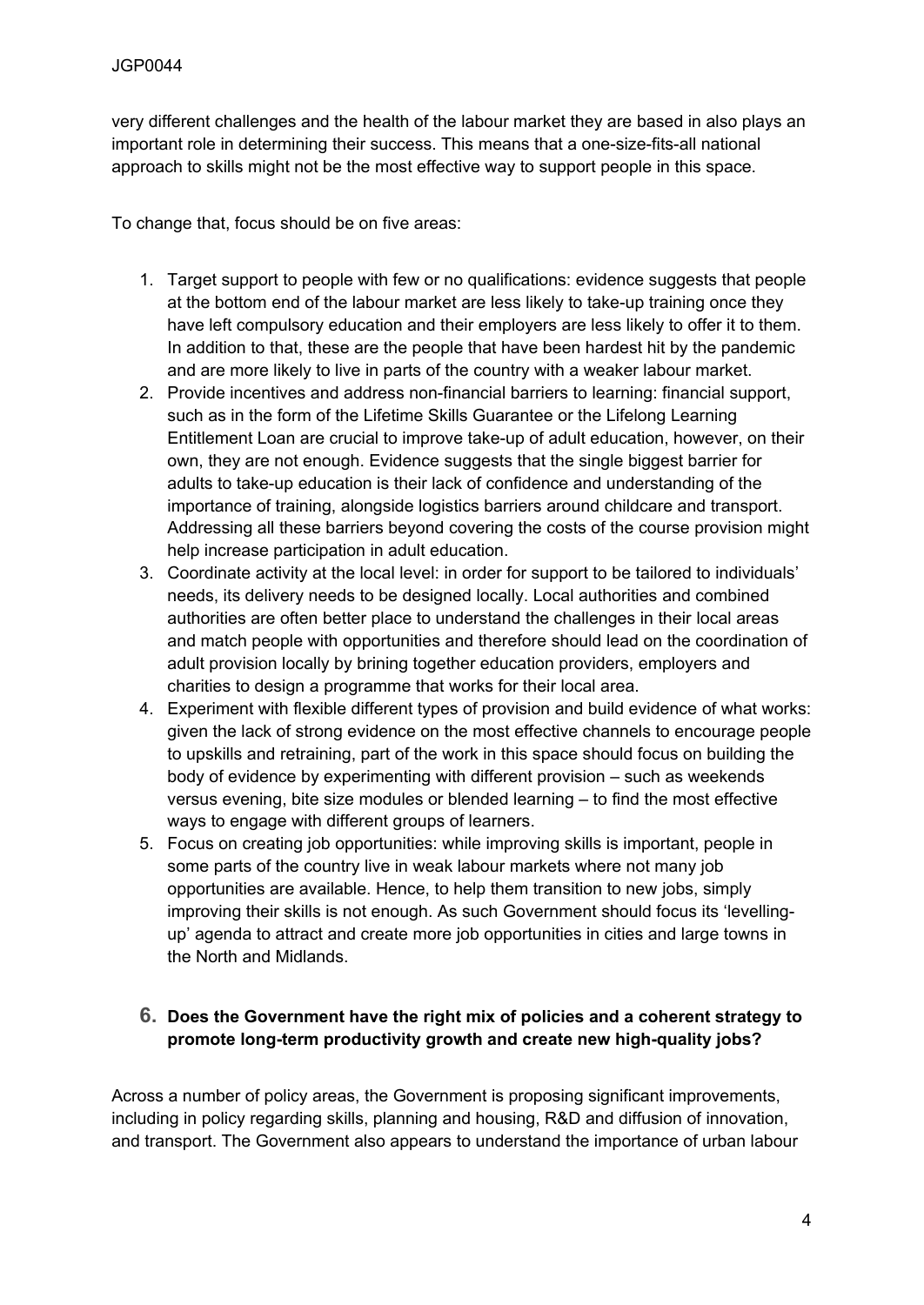markets and economic geography to resolving the productivity puzzle and creating new highquality jobs.

However, a clearer approach of the specific role of city centres and "exporting" jobs that sell to markets outside their local area is needed if the Government is to achieve its aims. This is because it is these exporting jobs which ultimately drive local productivity growth, and highlyskilled, high-value exporting services are strongly associated with successful city centres with dense concentrations of workers and firms - yet the phrase "city centre" is not found anywhere in the Plan for Growth.

Spending more money in places that need levelling up is welcome, but for economic renewal the Government should pay particular attention to ensuring city centres meet their economic potential.

This is crucial not just for supporting prosperity simply outside of the Greater South East, but also for improving living standards in suburban areas and towns which are close to big cities. As their nearby city centres are too small, there is not enough prosperity to be shared across the wider local economy. Centre for Cities research shows that towns close to successful cities enjoy greater affluence than those near to less successful cities, as towns and cities play distinct roles in urban labour markets and support each other.

In practice, the Government should look to support the provision of high-quality commercial space, especially office, in city centres and help them shift away from an overreliance on retail. [The](https://www.centreforcities.org/blog/what-do-the-new-planning-reforms-mean-for-commercial-property/) [new](https://www.centreforcities.org/blog/what-do-the-new-planning-reforms-mean-for-commercial-property/) [commercial](https://www.centreforcities.org/blog/what-do-the-new-planning-reforms-mean-for-commercial-property/) [property](https://www.centreforcities.org/blog/what-do-the-new-planning-reforms-mean-for-commercial-property/) [planning](https://www.centreforcities.org/blog/what-do-the-new-planning-reforms-mean-for-commercial-property/) [reforms](https://www.centreforcities.org/blog/what-do-the-new-planning-reforms-mean-for-commercial-property/) [from](https://www.centreforcities.org/blog/what-do-the-new-planning-reforms-mean-for-commercial-property/) [last](https://www.centreforcities.org/blog/what-do-the-new-planning-reforms-mean-for-commercial-property/) [year](https://www.centreforcities.org/blog/what-do-the-new-planning-reforms-mean-for-commercial-property/) [will](https://www.centreforcities.org/blog/what-do-the-new-planning-reforms-mean-for-commercial-property/) [help](https://www.centreforcities.org/blog/what-do-the-new-planning-reforms-mean-for-commercial-property/) [in](https://www.centreforcities.org/blog/what-do-the-new-planning-reforms-mean-for-commercial-property/) [this](https://www.centreforcities.org/blog/what-do-the-new-planning-reforms-mean-for-commercial-property/) [regard](https://www.centreforcities.org/blog/what-do-the-new-planning-reforms-mean-for-commercial-property/), but the Government should also look to target economic development spending within city centres. It should aim to increase the density of jobs and firms within city centres, especially those of the Core Cities.

- **7.** Is the Government doing enough to encourage corporate investment?
- **8. Is the "Plan for Growth" an adequate replacement for the "Industrial Strategy"?**

The Plan for Growth does include some policy ideas that will be ultimately helpful for levelling up the UK but it is missing specific targets and steps to achieve them, which makes it difficult to see the Plan for Growth as a 'strategy' and to assess how adequate it will be to really make a difference to the UK's economy.

For instance, while the Plan for Growth re-commits to more devolution and decentralisation, there is no clear agenda on how this will look like. In the levelling up White Paper, the Government should press ahead with devolution, hand powers related to economic growth to local areas and give them the opportunity to raise their own taxes

Another area in which the Plan for Growth is failing in giving a clear strategy, are cities and their relationship with other areas. In general, the Plan for Growth acknowledges that cities